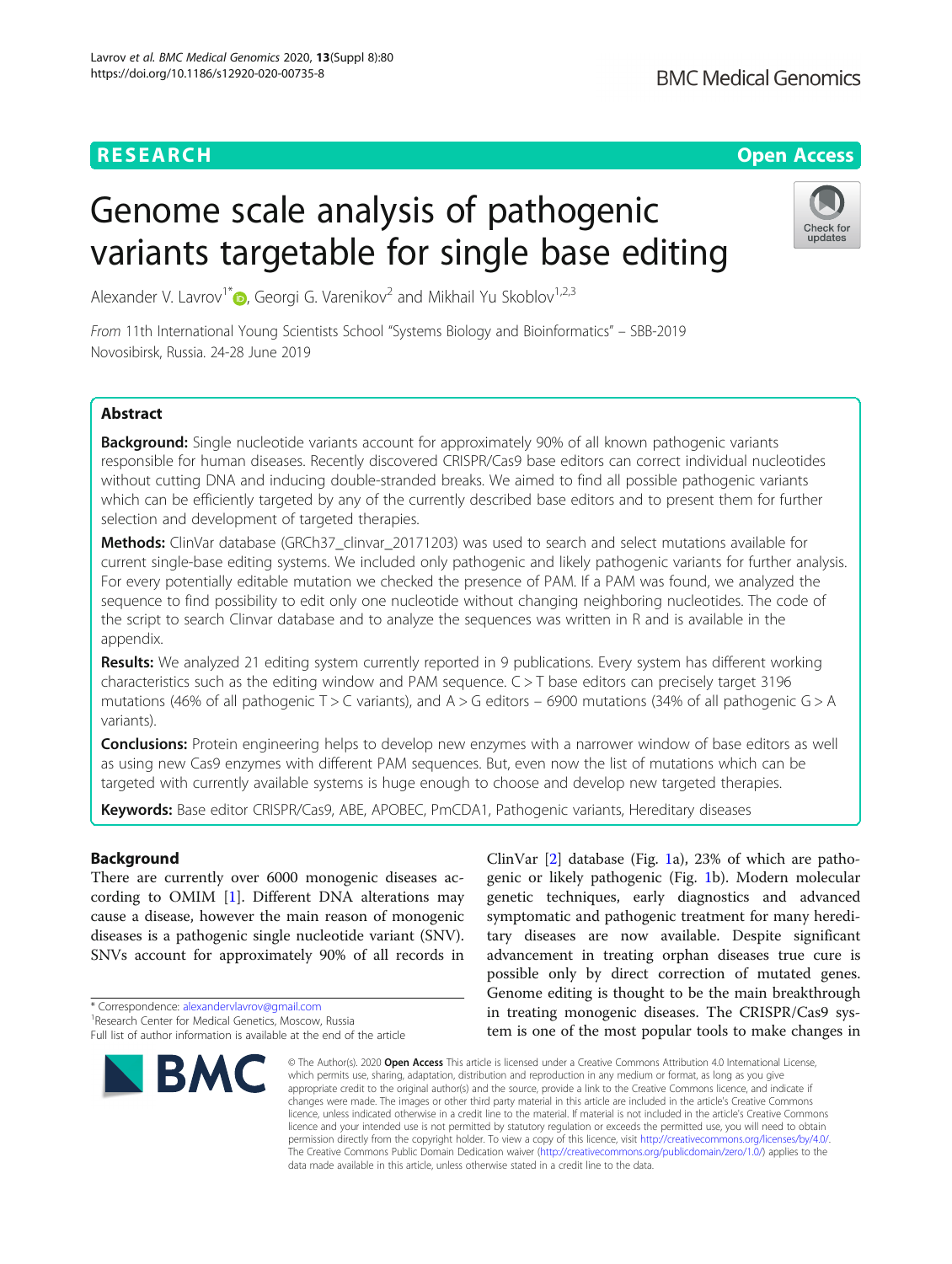<span id="page-1-0"></span>

genome. It's based on inducing targeted single- or double-stranded break (DSB) in DNA which is then repaired by either non-homologous end joining (NHEJ) or homology directed repair (HDR). Both approaches are used for the development of new genome editing therapeutic approaches – HDR is used to correct targeted mutations while NHEJ can be used to universally skip exons with any pathogenic mutations [\[3](#page-6-0)]. However all developed methods have very low efficiency with high level of unwanted events mainly due to the DSB. Moreover it was reported that DSB may be the reason of large deletions and rearrangements [[4\]](#page-6-0). NHEJ is the dominating DNA repair mechanism, but it's not precise and small insertions and deletions at the place of DSB are typical. Even in those cases when HDR successfully occurs the majority of DSBs are repaired by NHEJ.

New methods [[5\]](#page-6-0) can solve this problem by direct correction of individual nucleotides without inducing DSB repaired by NHEJ. CRISPR-Cas9-based single nucleotide editors developed recently may help to overcome the main obstacle in precise correction of SNVs. Their main characteristic is the direct change of the targeted nucleotide without inducing DNA breakes.

There are two major types of base editors (BEs). Earlier developed C- > T editors are built of CRISPRnuclease fused to cytidine deaminase [[6\]](#page-6-0). Cas9/Cpf1 together with small guide RNA (sgRNA) target the construct to a specific DNA locus and cytidine deaminase converts  $C$  to  $T$ . Later developed  $A - > G$  editors use adenine deaminase. Consequently both systems depend greatly on the properties of the CRISPR protein. Cas9 has a major PAM sequence NGG placed at

the 3'end of the targeted locus. Cpf1 uses PAM at the 5′-end of the sgRNA. We use numerating of the nucleotides in this work starting from the PAM:  $-1$ , − 2, − 3… for Cas9 and + 1, + 2, + 3 for Cpf1. Both systems can typically edit nucleotides in the range of 4–11 nucleotides (− 17 – − 10 for Cas9) (Fig. 2). The width and position of the editing window depend on the properties of the deaminase and the linker between the deaminase and programmable nuclease. There are engineered nucleases with different PAMs which enlarges the number of potentially targetable DNA sequences. BEs don't need double-stranded DNA breaks because the can successfully work with nicks of the single DNA strand. This fact is very important for the development of safe DNA-editing systems with low risk of off-target events.

Here we describe all known BEs. We also performed analysis to find all possible pathogenic variants which can be efficiently targeted by any of the described systems and present them for further selection and development of targeted therapies.

## Methods

ClinVar database (GRCh37\_clinvar\_20171203) was used to search and select mutations available for current single-base editing systems. We included only pathogenic and likely pathogenic variants for further analysis. Genome assembly hg19 was used as a reference.

Generally in order to target the specific mutation the Cas9-based system needs a PAM sequence. For every potentially editable mutation the PAM sequence should be in the interval dependent on the sgRNA length and

 $-20 - 19 - 18 - 17 - 16 - 15 - 14 - 13 - 12 - 11 - 10$  $-9$ -8  $-7$ -6 -5 -4 -3 -2 -1 Cas9 PAM  $5^{\circ}$  $\mathbf{1}$  $\overline{2}$  $\overline{3}$  $\overline{4}$ 5 6  $\overline{7}$ 8  $\overline{9}$ 10 11 12 13 14 15 16 17 18 19 20 21 22 23 -3 Cpf1 PAM 1  $\overline{\mathbf{2}}$  $\ensuremath{\mathsf{3}}$  $\overline{4}$ 5  $6\overline{6}$  $7^{\circ}$  $\bf 8$ 9 10 11 12 13 14 15 16 17 18 19 20

Fig. 2 Scheme of the targeted locus with numeration of the nucleotides depending on the Cas9 or Cpf1 used in the base editor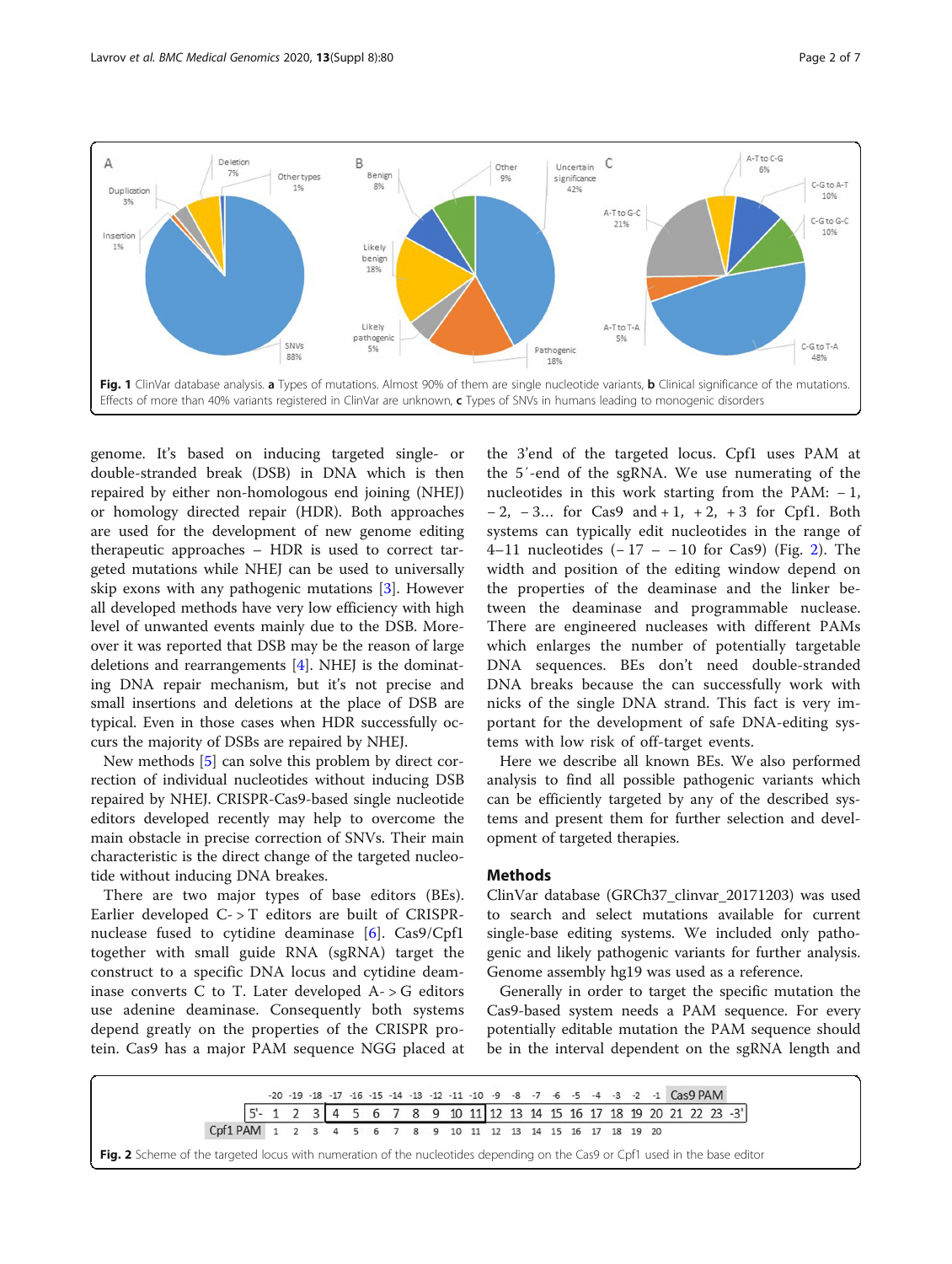width of the editing window of the specific BE. So the PAM sequence was searched in the window with coordinates [length<sub>sgRNA</sub> – Y; length<sub>sgRNA</sub> – X + length<sub>PAM</sub>] starting from mutation location (Fig. 3, a). Where length $_{\text{sgRNA}}$  is typically 20 for most of the systems, length<sub>PAM</sub> is typically 3 and X and Y are the coordinates of the editing window for the particular BE if to count nucleotides from the 5′ end of the sgRNA. These calculations allowed to find the PAM in such a distance from the mutations that if and when BE would be applied the mutation will be found in the editable window.

If a PAM was found, we analyzed the editing window to find sequences with only one nucleotide (mutated) which can be edited without risk of changing neighboring nucleotides (Fig. 3, b). Detailed characteristics of the analyzed BEs are presented in the Table [1](#page-3-0).

The code of the script to search the database and to analyze the sequences was written in R and is available in the Additional file [2.](#page-5-0)

### Results

Editing systems are able to convert  $G(C) > A(T)$  and  $A(T) > G(C)$ , which allows in theory to correct 68% of all mutations registered in ClinVar  $(A(T) > G(C) - 21\%$  and  $G(C) > A(T) - 47\%$  respectively) (Fig. [1](#page-1-0),c). We selected only pathogenic and likely pathogenic mutations – 21% of all ClinVar records. Therefore, the total number of analyzed mutations was 27,310.

We developed the R script to analyze 21 editing system currently reported in 9 publications. Every system has different working characteristics such as the editing window and PAM sequence which are summarized in the Table  $1. C > T$  $1. C > T$  BEs have a lot of PAMs with the most

popular NGG, and editing window is in the range of − 20 to − 5. For G > A mutations there are 2 systems with NGG/NGV/GAT PAMs and typical window from − 17 to  $-12$ .

Firstly, we searched for available PAMs near the target mutation (Fig. [2,](#page-1-0)a). Exact area of searching depends on the length of the editing window and length of the sgRNA. It was possible to find several PAMs in the designated area, which were analyzed individually. For all  $C > T$  BEs, we found 6415 potential targets which constitutes 93% of all  $T > C$  pathogenic mutations. ABE systems can edit 13,683 mutations (67% of  $G > A$ pathogenic mutations).

Then we analyzed editing windows around selected mutations to check for the presence of other  $C(G)$  or A(T) nucleotides which could be nonspecifically edited together with targeted mutations. We selected only those mutations, which have no other targets near them (Table [2\)](#page-4-0). As a result, for  $C > T$  systems we select 3196 variants, it is approximately 46% of all pathogenic mutations, and 6900 mutations (34% of all pathogenic) for  $A > G$  systems.

The first successful single-base editor was presented in 2016 by A. Komor with colleagues  $[6]$ . The editor consists of nuclease-deficient Cas9 fused with APOBEC1 cytidine deaminase. Cas9 with sgRNA targets the complex to DNA. Deaminase converts any cytosine into uracil in the range of 8 nucleotides from  $-18$  to  $-11$  of the targeted sequence from PAM with the overall frequency of 37%. Uracil is later repaired to thymine. The width and exact position of the window depends on the protein structure and linker length. Uracil glycosylase inhibitor was introduced to the complex to inhibit U-to-C back conversion.



# selected mutation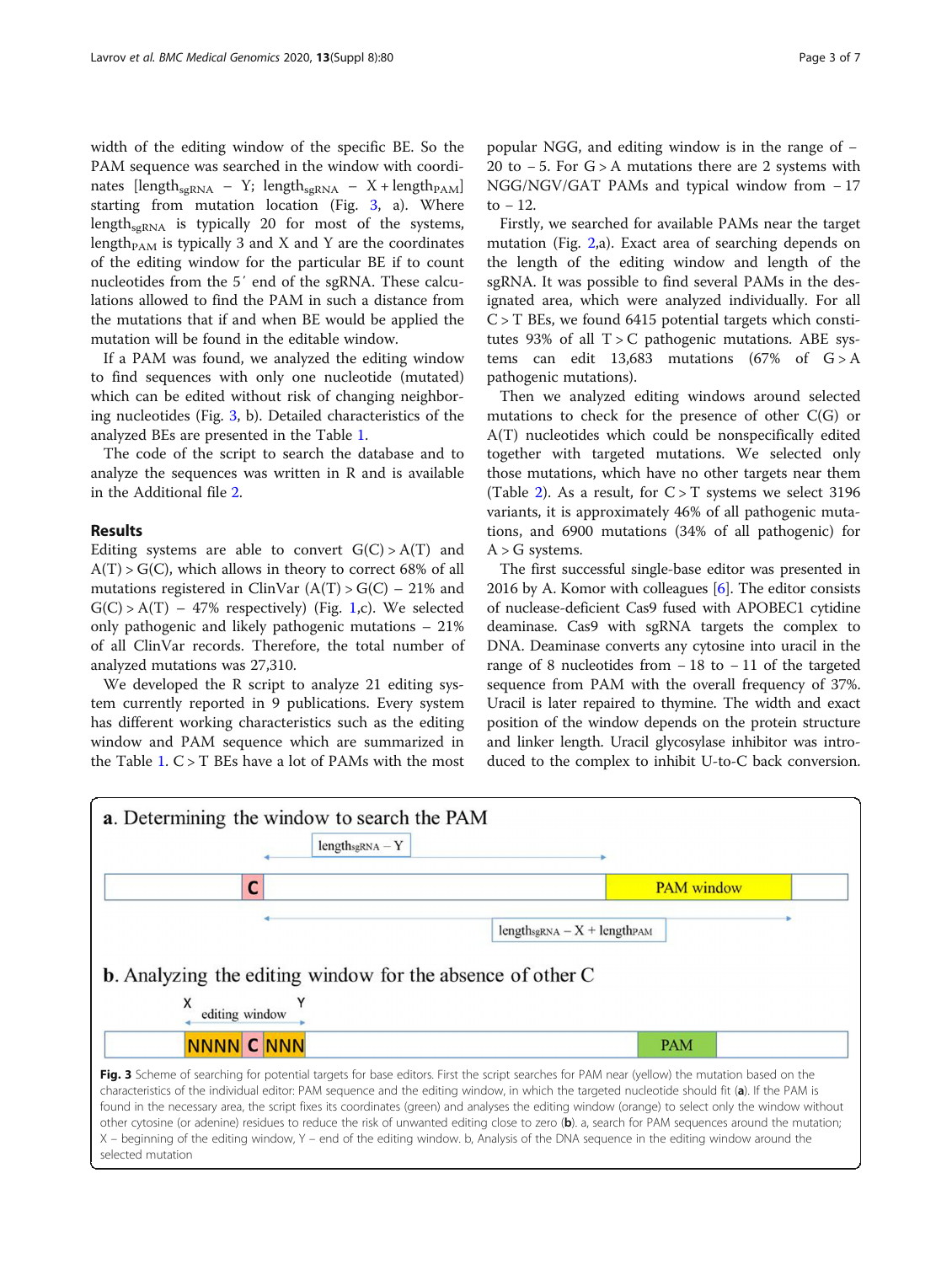| Name                | Cas<br>protein | Deaminase PAM |               | Editing<br>window            | Editing<br>Efficiency | Reference: Pubmed ID (Author,<br>Year) | Edited mutated<br>nucleotides |
|---------------------|----------------|---------------|---------------|------------------------------|-----------------------|----------------------------------------|-------------------------------|
| APOBEC              | dCas9          | APOBEC1       | <b>NGG</b>    | $-18$ to $-11$               | 15-75%                | 27,096,365 (Komor, 2016) [6]           |                               |
| SaBE3               | SaCas9n        | APOBEC1       | <b>NNGRRT</b> | $-15$ to $-9$                | 5-65%                 |                                        | T > C                         |
| SaKKH-BE3           | dCas9          | APOBEC1       | <b>NNNRRT</b> | $-17$ to $-9$                | 10-65%                | 28,191,901 (Kim, 2017) [7]             |                               |
| EQR-Cas9            | dCas9          | APOBEC1       | <b>NGAG</b>   | $-17$ to $-10$               | 10-40%                |                                        |                               |
| VRER-Cas9           | dCas9          | APOBEC1       | NGCG          | $-19$ to $-10$               | 10-35%                |                                        |                               |
| VQR-Cas9            | dCas9          | APOBEC1       | <b>NGAN</b>   | $-17$ to $-10$               | 10-60%                |                                        |                               |
| YE1-VQR-Cas9        | dCas9          | APOBEC1       | <b>NGAN</b>   | $-16$ to $-15$               | 10-30%                |                                        |                               |
| A-BE3               | dCas9          | APOBEC1       | <b>NGG</b>    | $-17$ to $-12$               | 20-50%                |                                        |                               |
| Y-BE3               | dCas9          | APOBEC1       | <b>NGG</b>    | $-17$ to $-13$               | 10-30%                |                                        |                               |
| FE-BE3              | dCas9          | APOBEC1       | <b>NGG</b>    | $-16$ to $-14$               | 10-40%                |                                        |                               |
| YEE-BE3             | dCas9          | APOBEC1       | <b>NGG</b>    | $-16$ to $-15$               | $5 - 35%$             |                                        |                               |
| PmCDA1              | nCas9          | PmCDA1        | <b>NGG</b>    | $-20$ to $-16$               | 6-96%                 | 27,492,474 (Nishida, 2016) [8]         |                               |
| <b>BE-PLUS</b>      | nCas9          | APOBEC1       | <b>NGG</b>    | $-16$ to $-5$                | 10-30%                | 29,875,396 (Jiang, 2018) [9]           |                               |
| xCas9-BE3           | xCas9          | APOBEC1       | NGN,<br>GAW   | $-17$ to $-13$               | 10-24%                | 29,512,652 (Hu, 2018) [10]             |                               |
| dCpf1-eBE           | dCpf1          | APOBEC1       | <b>TTTV</b>   | 8 to 13                      | 15-30%                | 29,553,573                             |                               |
| dCpf1-eBE-YE        | dCpf1          | APOBEC1       | <b>TTTV</b>   | 10 to 12                     | $2 - 28%$             | (Li, 2018) [11]                        |                               |
| APOBEC3A-<br>Cas9   | nCas9          | APOBEC3A NGG  |               | $-16$ to $-12$               | 16-48%                | 30,059,493 (Gehrke, 2018) [12]         |                               |
| EA3A-<br>BE3(VRQR)  | xCas9          | APOBEC3A NGAN |               | $-17$ to $-10$               | 15-63%                |                                        |                               |
| EA3A-<br>BE3(xCas9) | xCas9          |               |               | APOBEC3A NGG, NGT -17 to -13 | 17-35%                |                                        |                               |
| BE-PAPAPAP          | nCas9          | APOBEC1       | <b>NGG</b>    | $-16$ to $-15$               | 24%                   | 30,683,865 (Tan, 2019) [13]            |                               |
| cCDA1-BE3           | nCas9          | CDA1          | <b>NGG</b>    | $-19$ to $-16$               | 50%                   |                                        |                               |
| xCas9-ABE           | xCas9          | TadA          |               | NGV, GAT $-17$ to $-13$      | 16-69%                | 29,512,652 (Hu, 2018) [10]             | G > A                         |
| TadA                | dCas9          | TadA          | <b>NGG</b>    | $-17$ to $-12$               | 25-75%                | 29,160,308 (Gaudelli, 2017) [14]       |                               |

<span id="page-3-0"></span>Table 1 Main characteristics of base editing systems

And finally the authors partially restored nuclease activity to cut the strand complementary to the converted nucleotide. This editor was called third-generation base editor – BE3. Later the same authors managed to develop additional systems with different editing windows and PAM sequences by changing deaminase linker length and Cas9 enzyme [\[7](#page-6-0)]. They succeeded in reducing window by different mutations:  $-17$  to  $-12$  for A-BE3(R126A),  $-17$ to − 13 for Y-BE3(W90Y), − 16 to − 14 for FE-BE3(W90F + R126E) and − 16 to − 15 for YEE-BE3(W90Y + R126E + R132E). Also, authors analyzed new Cas9 variants with altered PAMs: NGAN (VQR-Cas9) with − 17 to − 10 window and YE1-VQR-BE3 with − 16 to − 15 window, NGAG (EQR-Cas9) with − 17 to − 10 window, NGCG (VRER-Cas9) with − 19 to − 10 window. In addition, they use Cas9 homolog from Staphylococcus aureus (SaCas9) with PAM NNGRRT  $(-15$  to −9 window) and an engineered SaCas9 variant containing three mutations (SaKKH-Cas9) with PAM NNNRRT (− 15 to − 9 window).

K. Nishida with colleagues presented a very similar editor based on another enzyme – activation-induced cytidine deaminase (PmCDA1) and nCas9 (D10A) [\[8](#page-6-0)]. The main difference was the editing window from − 20 to − 16 nucleotide of the targeted sequence. System demonstrated approximately 60% editing frequency in mammalian cells, with off-target mutations in lower than 1.5%. We found that nCas9(D10A)-PmCDA can target  $2544$  A(T) > G(C) mutations and 566 of them may be corrected without affecting nearby nucleotides.

W. Jiang with his team made a system with the longest editing window from  $-16$  to  $-5$  [[9](#page-6-0)]. In 2018 J Hu et al. described modified Cas protein (xCas9) with increased number of PAMs: NG, GAA, and GAT [\[10\]](#page-6-0).

Not only PAM sequence but also its position relative to the targeted mutations limits the usage of BEs, especially in the AT-rich regions, which are difficult to find PAMs typical for Cas9-based systems. Cpf1 has a different PAM sequence – TTTV which is also recognized upstream from the targeted sequence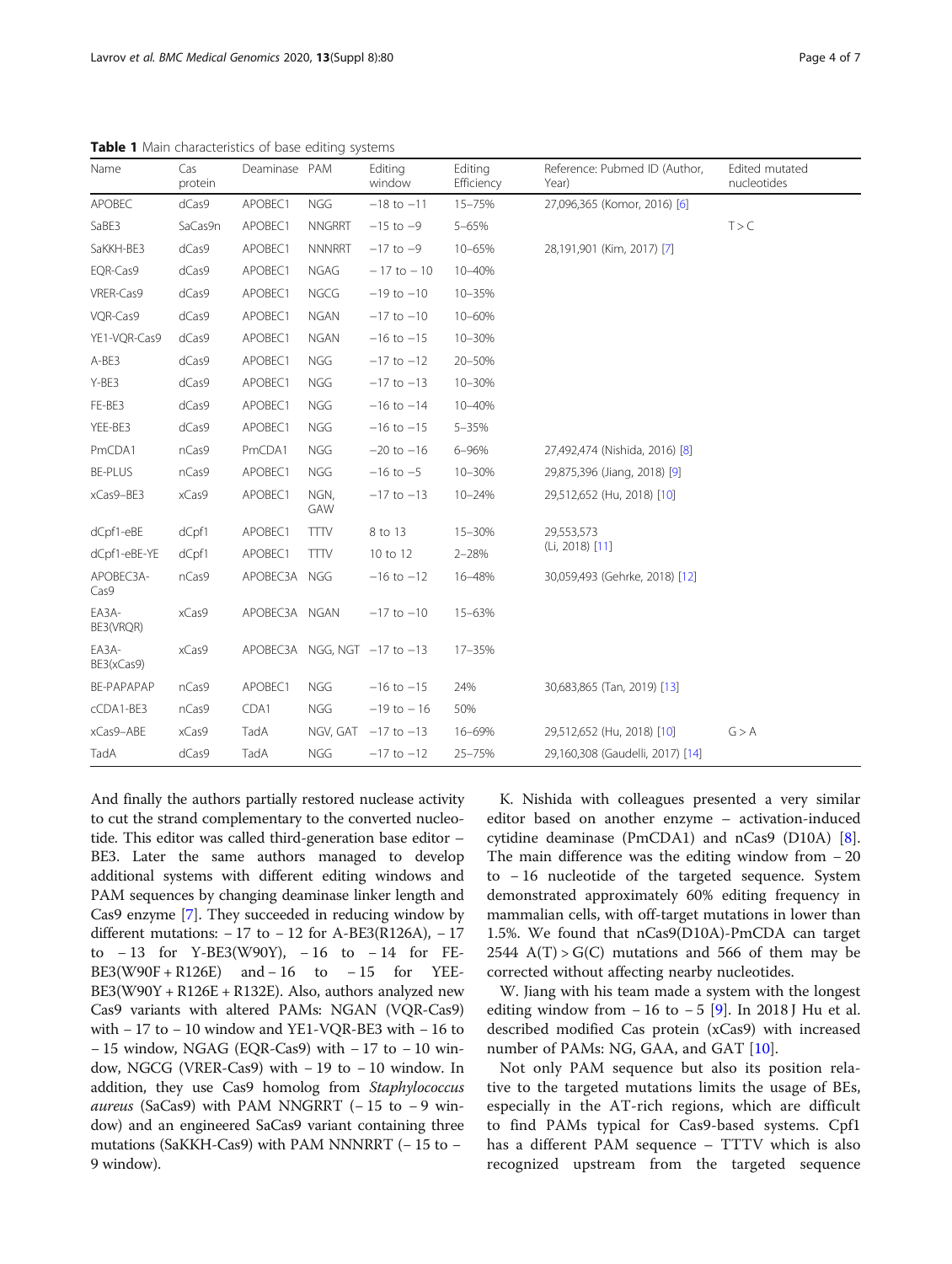<span id="page-4-0"></span>

| $C > T$ Systems                  | Number of mutations | Number of potential sgRNAs |
|----------------------------------|---------------------|----------------------------|
| A-BE3                            | 538                 | 655                        |
| APOBEC                           | 397                 | 502                        |
| APOBEC3A-Cas9                    | 115                 | 403                        |
| BE_PLUS                          | 181                 | 229                        |
| EQR_Cas9                         | 144                 | 152                        |
| FE-BE3                           | 714                 | 822                        |
| PmCDA1                           | 566                 | 687                        |
| SaCas9                           | 122                 | 122                        |
| SaKKH_BE3                        | 424                 | 452                        |
| VQR_Cas9                         | 485                 | 530                        |
| VQR_Cas9_eA3A                    | 766                 | 766                        |
| VRER_Cas9                        | 28                  | 29                         |
| Y-BE3                            | 599                 | 722                        |
| YEE-BE3                          | 720                 | 791                        |
| dCpf1-eBE                        | 136                 | 136                        |
| dCpf1-eBE-YE                     | 164                 | 164                        |
| eA3A_xCas9                       | 164                 | 634                        |
| xCas9_BE3                        | 2098                | 3001                       |
| Total number of mutations        | 3196                |                            |
| $A > G$ Systems                  |                     |                            |
| TadA                             | 2568                | 3235                       |
| xCas9_ABE                        | 6829                | 9638                       |
| <b>Total number of mutations</b> | 6900                |                            |

Some of the mutations can be targeted using more than one PAM, that's why the number of potential sgRNAs can be bigger than the number of mutations

unlike NGG which goes immediately after targeted DNA. Cpf1 fusion with APOBEC1 allows targeting AT-rich sequences [[11\]](#page-6-0). There are 2 systems with different editing windows: dCpf1-eBE from 8 to 13 and dCpf1-eBE-YE from 10 to 12.

J. Gehrke and his team tried to develop more precise BE3-based systems depending on the nucleotides neighboring the targeted mutation with TCR > TCY > VCN hierarchy [[12\]](#page-6-0).

Most of the pathogenic mutations are  $G(C) > A(T)$ substitutions (47%) (Fig. [1,](#page-1-0) C). That is why adenine base editor would be of great practical importance allowing correction of almost half of all mutations. However there are no natural enzymes able to convert  $A(T)$  to  $G(C)$ . By direct genetic and protein engineering adenine base editor (ABE) was developed by Gaudelli NM et al. [\[14](#page-6-0)]. ABE consists of adenine deaminase TadA and Cas9 protein (ABE7.10). Substitution of adenine to guanine occurs in a window from − 17 to − 12 nucleotides of the targeted sequence with a probability of 60%. ABE7.10 base editor can target  $7044 \text{ G(C)} > \text{A(T)}$  mutations in the − 17 / -12 nucleotide window. Over 2/3 of them (2568) can be specifically targeted in the regions without other A(T). With modification of Cas9 and availability of additional PAMs [[9\]](#page-6-0) the system managed to target almost 3 times more mutations - 6829.

The full list of all targetable mutations is available in the Additional file [1.](#page-5-0)

#### **Discussion**

Single base editors (BE) are very promising genetic tools for safe targeted correction of single nucleotide variants. They reduce the risk of indels aroused during repairing double stranded breaks. However base editors have wide editing windows and this fact which limits their potential use in editing targeted single nucleotides. Usually each nucleotide is repeated in DNA sequence in the range of 8–10 nucleotides which is the typical window width of base editors. Though there is a significant progress in the development of new BE with narrow editing windows [[11](#page-6-0)] unfortunately, none of the BEs is ideally specific. Even recently developed highly specific editors claimed by the authors to edit 1–2 nucleotides at some tested loci still have a window of several nucleotides edited at very low frequency  $[13]$  $[13]$ . It means that if there are several targets in the window, the enzyme can edit all of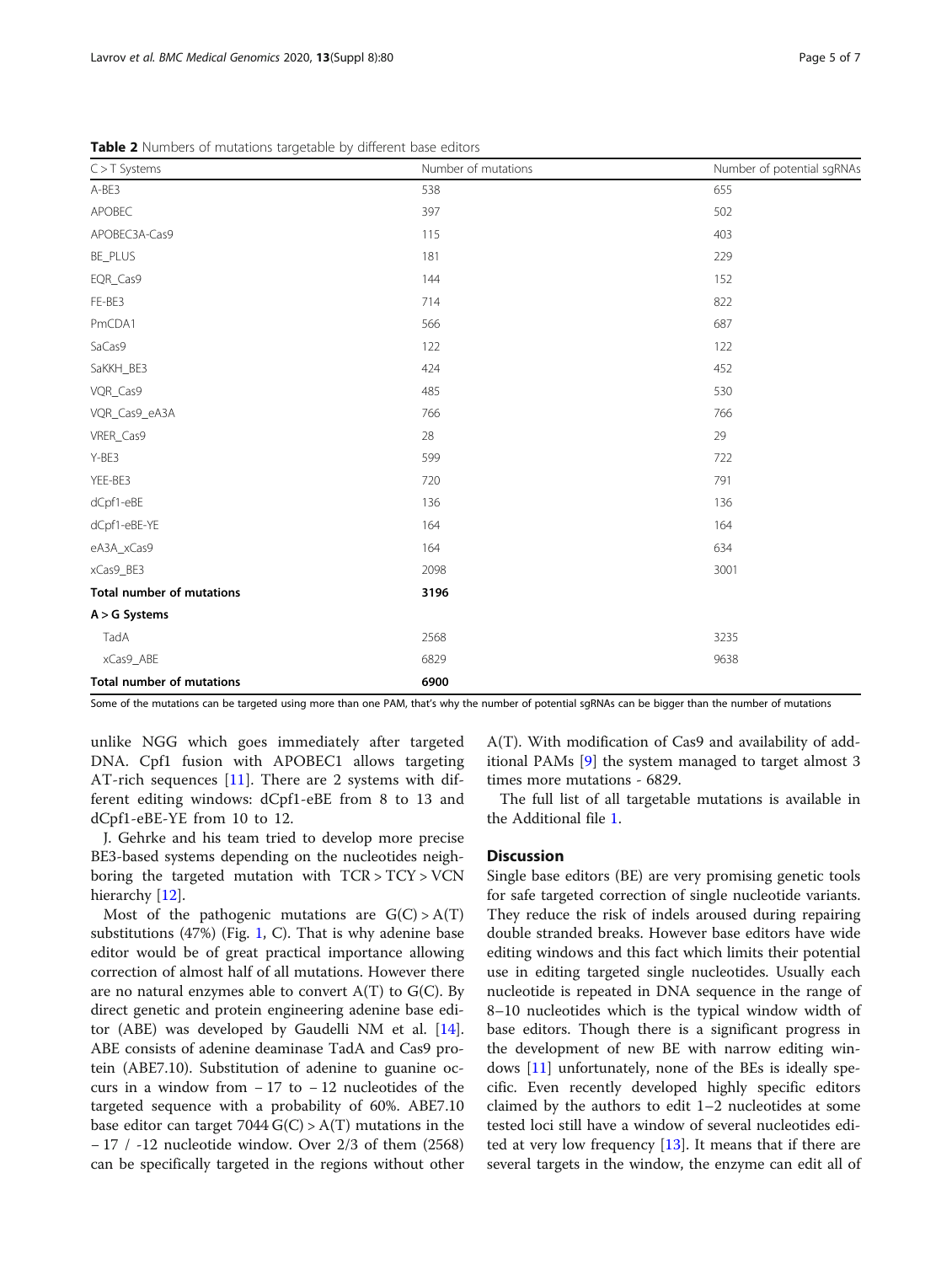them, but not only the desired target. It's reasonable to select the most safe targets for possible genome editing with BE especially for the development of treatment in vivo. Therefore we analyzed editing windows around selected mutations to select only those which can be edited absolutely safely.

We demonstrated that about 37% of all pathogenic and likely pathogenic single nucleotide variants can be safely edited without chances to convert neighbor nucleotides. These mutations are found in 2364 genes and are responsible for the development of 4000 diseases or syndromes (based on MedGen [https://www.](https://www.ncbi.nlm.nih.gov/medgen/) [ncbi.nlm.nih.gov/medgen/](https://www.ncbi.nlm.nih.gov/medgen/)). It's interesting to note, that 779 mutations can be edited by more than 3 analyzed BEs, which opens great potential for optimizing editing protocols.

For example one pathogenic variant NM\_001005463.2: c.196A > G described in ataxia with delayed development (OMIM 617330) can be targeted by 13 different systems with 17 different sgRNAs (Table 3).

The non-mutated T in the genome is highlighted in bold capital letter. Since the real BE converts  $C > U > T$ , all  $A > G$  mutations were also converted to complementary sequences and algorithm was applied to the complementary sequence (containing C as a mutation but not G) if necessary. That is why the table contains only "T"s as reference nucleotides. Despite big difference in the editing length none of the windows contains Cytosine, which could be unintentionally edited together with  $T > C (A > G).$ 

#### Conclusions

CRISPR/Cas9 base editors allow to precisely target 46% of all  $T > C$  pathogenic mutations and 34% of all  $G > A$ pathogenic mutations. Protein engineering helps to develop new enzymes with even narrower window of editing which makes the editors more precise. Newly engineered Cas9 enzymes recognize various PAM sequences. Additionally the linker length between Cas9 and deaminase may help to shift the editing window to further widen the capabilities of base editors. However, even now the list of mutations which can be targeted with currently available systems is huge and allows to choose and to develop new targeted genome editing therapies.

#### Supplementary information

Supplementary information accompanies this paper at [https://doi.org/10.](https://doi.org/10.1186/s12920-020-00735-8) [1186/s12920-020-00735-8](https://doi.org/10.1186/s12920-020-00735-8).

Additional file 1. Table with the full list of all targetable pathogenic variants.

Additional file 2. Code of the script.

#### Acknowledgements

Not applicable.

#### About this supplement

This article has been published as part of BMC Medical Genomics Volume 13 Supplement 8, 2020: Selected Topics in "Systems Biology and Bioinformatics" - 2019: medical genomics. The full contents of the supplement are available online at [https://bmcmedgenomics.biomedcentral.com/articles/supplements/](https://bmcmedgenomics.biomedcentral.com/articles/supplements/volume-13-supplement-8) [volume-13-supplement-8.](https://bmcmedgenomics.biomedcentral.com/articles/supplements/volume-13-supplement-8)

<span id="page-5-0"></span>

| Table 3 Possible base editing systems to correct pathogenic variant NM_001005463.2:c.196A > G responsible for ataxia with delayed |  |
|-----------------------------------------------------------------------------------------------------------------------------------|--|
| development                                                                                                                       |  |

| Base editor   | Editing window | Protospacer genome sequence |
|---------------|----------------|-----------------------------|
| A-BE3         | attgga         | gaaatTggatttccggaggttgg     |
| Y-BE3         | attgg          | gaaatTggatttccggaggttgg     |
| FE-BE3        | ttg            | gaaatTggatttccggaggttgg     |
| YEE-BE3       | tt             | gaaatTggatttccggaggttgg     |
| VQR_Cas9      | ttggattt       | aaatTggatttccggaggttggaa    |
| YE1-VQR-Cas9  | tg             | aaatTggatttccggaggttggaa    |
| APOBEC        | aagaaatt       | ggaagaaatTggatttccggagg     |
| <b>APOBEC</b> | aatTggat       | gaaatTggatttccggaggttgg     |
| BE_PLUS       | ggaagaaatTgga  | agtggaagaaatTggatttccgg     |
| BE_PLUS       | agaaatTggattt  | ggaagaaatTggatttccggagg     |
| xCas9_BE3     | attgg          | gaaatTggatttccggaggttgg     |
| xCas9_BE3     | ttgga          | aaatTggatttccggaggttgga     |
| xCas9_BE3     | tggat          | aatTggatttccggaggttggaa     |
| APOBEC3A-Cas9 | ttgga          | gaaatTggatttccggaggttgg     |
| eA3A_xCas9    | attgg          | gaaatTggatttccggaggttgg     |
| SaKKH_BE3     | gaagaaatt      | gtggaagaaatTggatttccggaggt  |
| PmCDA1        | ttgga          | tTggatttccggaggttggaagg     |
|               |                |                             |